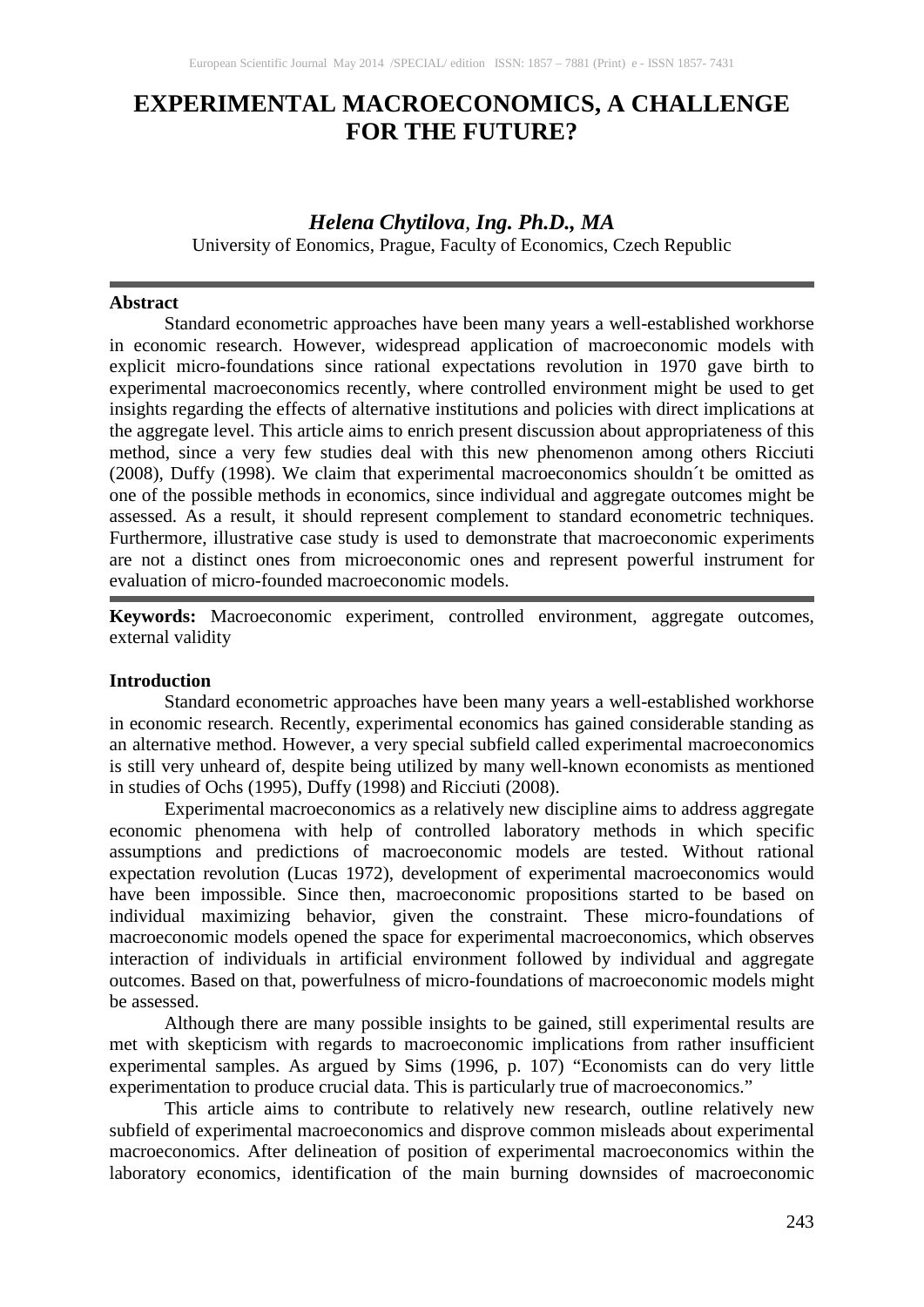experiments mentioned by critiques is the case. Based on that, arguments in favor of this new method are discussed in order to alleviate frequently mentioned deficiencies of experimental design. Furthermore, illustrative case study is used to demonstrate that macroeconomic experiments are not distinct from microeconomic ones and represent powerful instrument for evaluation of micro-founded macroeconomic models.

#### **The Nature of Experimental Macroeconomics**

In order to understand the true nature of experimental macroeconomics, its position within the laboratory economics has to be delineated. According to Ricciuti (2008) two classes of experiments are present in macroeconomics. The first approach considers an experiment which concentrates on single market. Not only it is easy to apply ceteris paribus condition in case of a single market, but this approach is more consistent with the current character of macroeconomic modeling, based on micro-foundations. As a result, most experiments fall rather within this category. The main purpose of these types of experiments is to test microeconomic predictions and assumptions of macroeconomic models with direct implications at the aggregate level. This type of experiment may be summarized in vein of Duffy (2011, p.6) who claims: "In practice, experimental macroeconomics is not distinct from microeconomic laboratory experiments, there is just a different focus or interpretation. A macroeconomic experiment is one that tests the predictions of macroeconomic model or its assumptions or is framed in the language of macroeconomics." Even Ricciuti (2008) emphasizes that it is almost impossible to find a substantial difference of macroeconomic experiment over microeconomic one, since these type of experiments are based on individual behavior of agents and the only macroeconomic feature is analysis of aggregates such as inflation, unemployment, etc. The second approach was firstly applied by Charles Plott in several of his experiments and is the one, which has a real macroeconomic content due to its focus on inter-relations between several markets and the spill-over between them. This Walrasian type of the laboratory experimentation is related to examination of the system effects, equilibration and spillowers between markets. To sum it up, although laboratory economy is not as complicated as the real economy, its simplified version may provide clue whether the model can or cannot be applied to more complex real world. If a simplified version of the economy in the laboratory does not reject the model of macroeconomic behavior, it means that the model may be actually plausible.

Precise origins of macroeconomic experiments are rather not clear according to Duffy (2008). Explicit statement of the existence of macroeconomic experiment within economics are mostly dated to Robert Lucas´s (1986) invitation to macroeconomists to conduct controlled laboratory experiments to cope with coordination problems, which remained unsolved by macroeconomic theory. However, Vernon Smith´s (1962) double auction experiment is prevalently considered as the first macroeconomic experiment conducted ever. Sometimes it is pointed to Phillips´ (1950) experiment, which used a colored liquid-filled tubular flow model of the macroeconomy, which however did not involve human subjects. Additionally, John Carlson´s (1967) experiment, which aimed to examine price expectations in stable and unstable versions of the Cobweb model is also one of the first possible attempts.

# **Possible Insights and Common Downsides of Macroeconomic Experiments**

The basic difference between experimental approach to testing theories and standard macroeconomic modelling might be illustrated with help of Figure 1 below. According to Noussair (2012) both methods have the same chain starting from the structure of the economy, followed by agents´ behavior with outcomes at the end. The difference lies in the way how to reach the final outcomes. Whereas theoretical models simply assume the structure of the economy, macroeconomic experiments set up the structure of the economy in the laboratory environment. Secondly, in case of theory the behavior of agents follows from assumption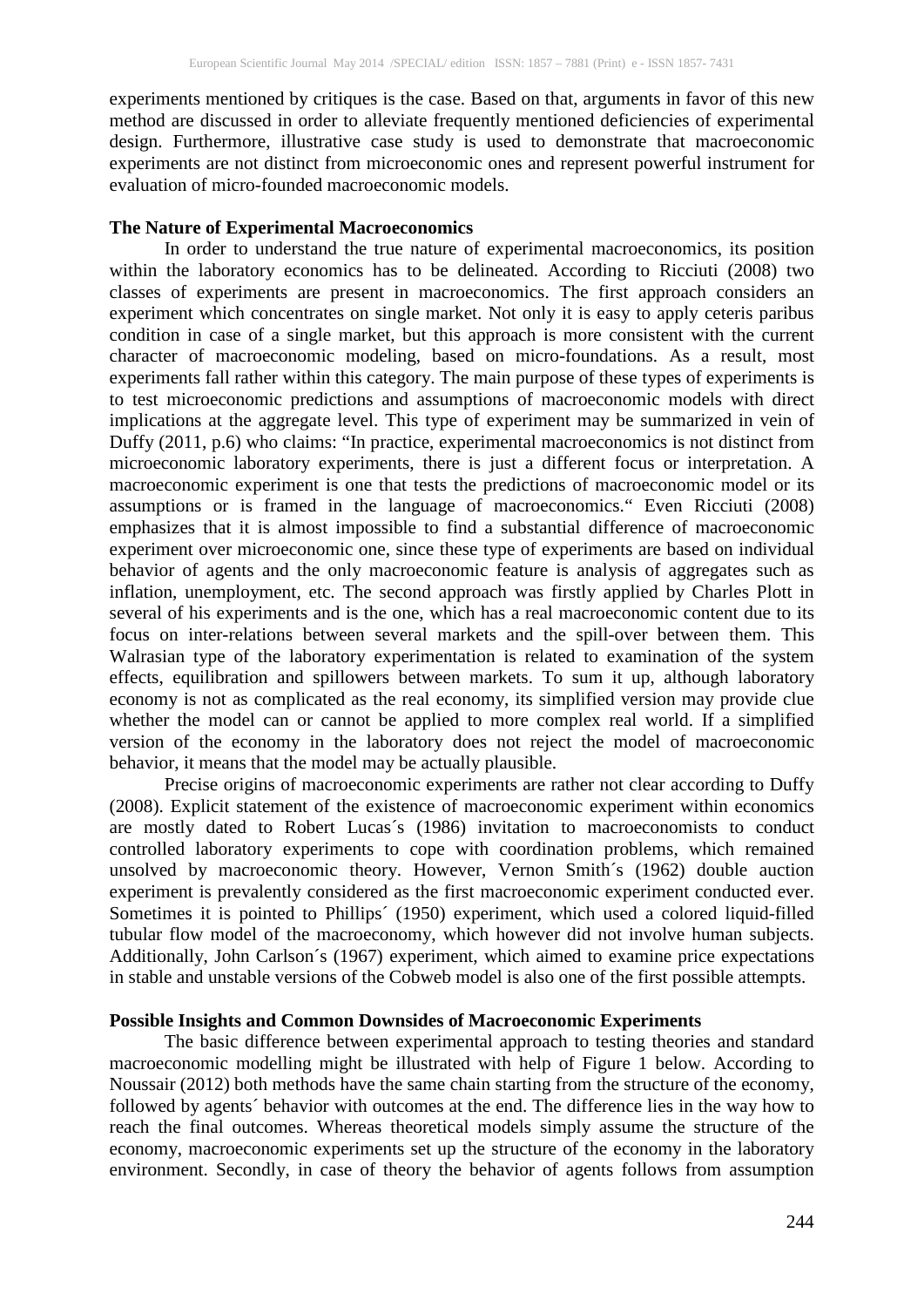given by the structure of the economy. In case of macroeconomic experiment it ensues from the interaction of individuals and their decision-making in artificial environment.

Lastly, in case of theoretical models simulated outcomes and equilibria are outputs which might be compared with the data acquired on the basis of the laboratory experiment. Figure 1: Experimental Approach to Testing Macroeconomic Theories



The basic advantage of experimental economics as opposed to real data is that it offers full control over parameters in the lab, since the experimenter is flexible in modelling and can set parameters in a desirable manner and direction. As a result, precise information about the factors, which changed during the experiment are available, (Ricciuti, 2008). This is also connected to micro-level causal relationships, since experimenter can directly isolate phenomenon which he aims to test via parameters setting. Moreover, unaccounted factors are highly eliminated. Causal relationship in terms of so called internal validity is secured by specification of experimental group, which is exposed to tested effect and control group, which is not exposed to this effect, but otherwise groups face the same conditions ceteris paribus. Critiques point out to Duhem-Quine problem related to under-determination (and impossibility to secure all ceteris paribus condition), due to which it is highly tough to secure internal validity and thereby examine given phenomenon. However, this is general problem in experimental economics, (See for instance Guala 2005). Furthermore, if we make comparison of experimental data with field data, they cannot be described by the same degree of internal validity in terms of causal relationship, (Duffy 2008). Additional argument, which goes in favor of laboratory experimentation is replication of the experiment (with adjustment) if doubts about internal validity emerge, (Smith, 1982). Concerns about internal validity are common for both microeconomic and macroeconomic experiments together. However, what are the most striking methodological concerns related directly to experimental macroeconomics?

The most frequently mentioned issue, which is considered to be a delicate problem, is external validity. External validity refers to "inferring from the special circumstances created in the laboratory to the phenomena that takes places in the real world", (Guala 2005, p.141). Firstly, external validity is also common for microeconomic experiments. As a result we should delineate external validity in case of macroeconomic experiments, which is rather related to the problem of sample size. Secondly, artificiality seems to play also some role, but that is also the case for microeconomic experiments. As opponents point out, substantial internal validity at the expense of external validity may lead to high artificiality of experiment, whose results is impossible to apply in the real world, (Starmer 1999), Cartwright 2007). For instance Lowenstein (1999) points out that economists "have not been able to avoid the problem of low external validity that is the Achilles heel of all laboratory experimentation," (Lowenstein 1999, p.3).

To clarify the former, macroeconomic experiments are described by rather small sample size. Involving small groups of experimental subjects interacting for a short period of time represents serious problem according to opponents, in order to utilize experimental outputs and derive implications for the real world. The analysis of aggregate economic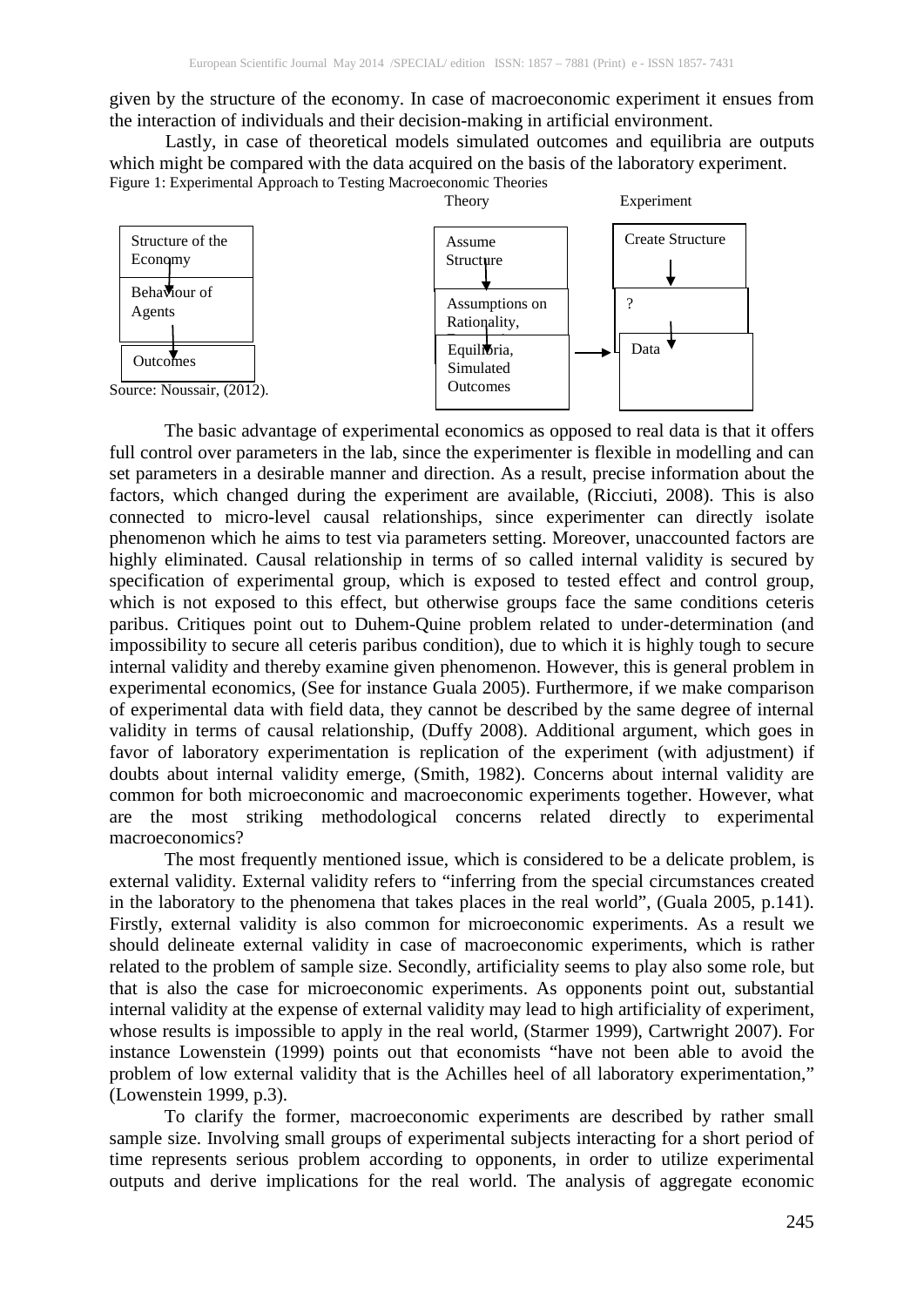phenomena or even testing of predictions or assumptions of models is met with some skepticism due to non-representativeness of the laboratory experiment from macroeconomic point of view. However, with the current trend of macroeconomic models with microeconomic foundations, the issue of number of subjects may not represent a problem. Classes of macroeconomic experiments centered on single market are considered to be rather simplification of the real economy, which is aimed to test exactly microeconomic foundations of macroeconomic models. In other words, definition of macroeconomic experiment itself provides justification for acceptable external validity, consistent with the current trend of macroeconomic modeling. Moreover, their scientific strength is in building on economic theory, (Ricciuti, 2008, Duffy, 2008). Additionally, studies of Smith´s double auction (1962), Forsythe (1982), Plott and Sunder (1982), Sunder (1995) with partial equilibrium approaches and Lian and Plott (1998) with a general equilibrium approach, generally conclude that small population of 5-10 subjects with enough trading experience is sufficient in order to achieve efficiency consistent with competitive equilibrium in various market environments. Statement about not necessarily large sample size is documented by various experimental studies of macroeconomic nature like Fehr a Tyran (2008), with number of subjects n=76, Fehr, Kirchsteiger, Riedl (1998),  $n=52$ , Adam (2007)  $n=30$ , Duffy a Fisher (2005),  $n=10$ , Arifovic, Sargent, (2003), n=12, Van Huyck, et.al (1994), n=40 and others. Additionally, we should not rest on too restrictive definition of macroeconomic experiment, since there are many experiments like coordination issues, which have purely microeconomic content with macroeconomic flavor as noted by Duffy (2008).

To clarify the latter, internal validity at the expense of external should not be considered as serious problem, since the degree of external validity is dependent on type of the experiment. Schramm (2005) emphasizes that highly theoretical experiment doesn´t necessarily require high degree of external validity, but rather of internal validity in order to secure strong causality. In this case, experiments are used to test performance of theories in light of working institutions or to test the initial assumptions of the theory. The other side is represented by experiments designed to test-bed policies. In these experiments external validity is of a major importance. This is usually common, when some new institutional design is tested and requires unique practical skills, which are out of student´s domain.

# **Illustrative Macroeconomic Experiment**

Robert Lucas´s (1986) invitation to conduct macroeconomic experiments was followed up on by many influential economists, recently Lim, Prescott and Sunder (1994), Marimon and Sunder (1993), (1994), (1995), with a consequent expansion of macroeconomic theories tested in the laboratory, among others by Duffy and Fisher, (2005), Van Huyck et al. (1990), (1991), 1994), Arifovic, Sargent (2003), Bernasconi, Kirchkamp (2000), Deck (2004), Duffy, Ochs, (1999), (2012), Fehr and Tyran (2007), Fehr and Tyran (2008), Heinemann, Nagel, Ockenfels (2004), Hey (1994), Noussair, Plott, Riezmann (2007), Lei, Noussair, (2007) and others. There is infinite variety of macroeconomic experiments, ranging from Walrasian competitive equilibrium, asset price bubbles and crashes, bank runs, sunspots, Keynesian coordination failures to speculative currency attacks and contagions.

This study will restrict attention to microeconomic experiment with macroeconomic flavor in vein of Fehr and Tyran (2001) in order to further support afore-mentioned methodological discussion and provide possible justification for conducting macroeconomic experiments. Experiment is based on n-player pricing game with unique equilibrium and strategic complementarity in vein of Haltiwanger and Waldmann (1989), where the best reaction of individual in order to maximize profits is to set price, which is positively related to the average price set by other n-1 players. The game has 40 rounds plus one trial period, with a group size of n=4. Experiment is divided into a pre-shock and a post-shock phase, all of which has T=20 periods. Fully anticipated negative monetary shock is implemented during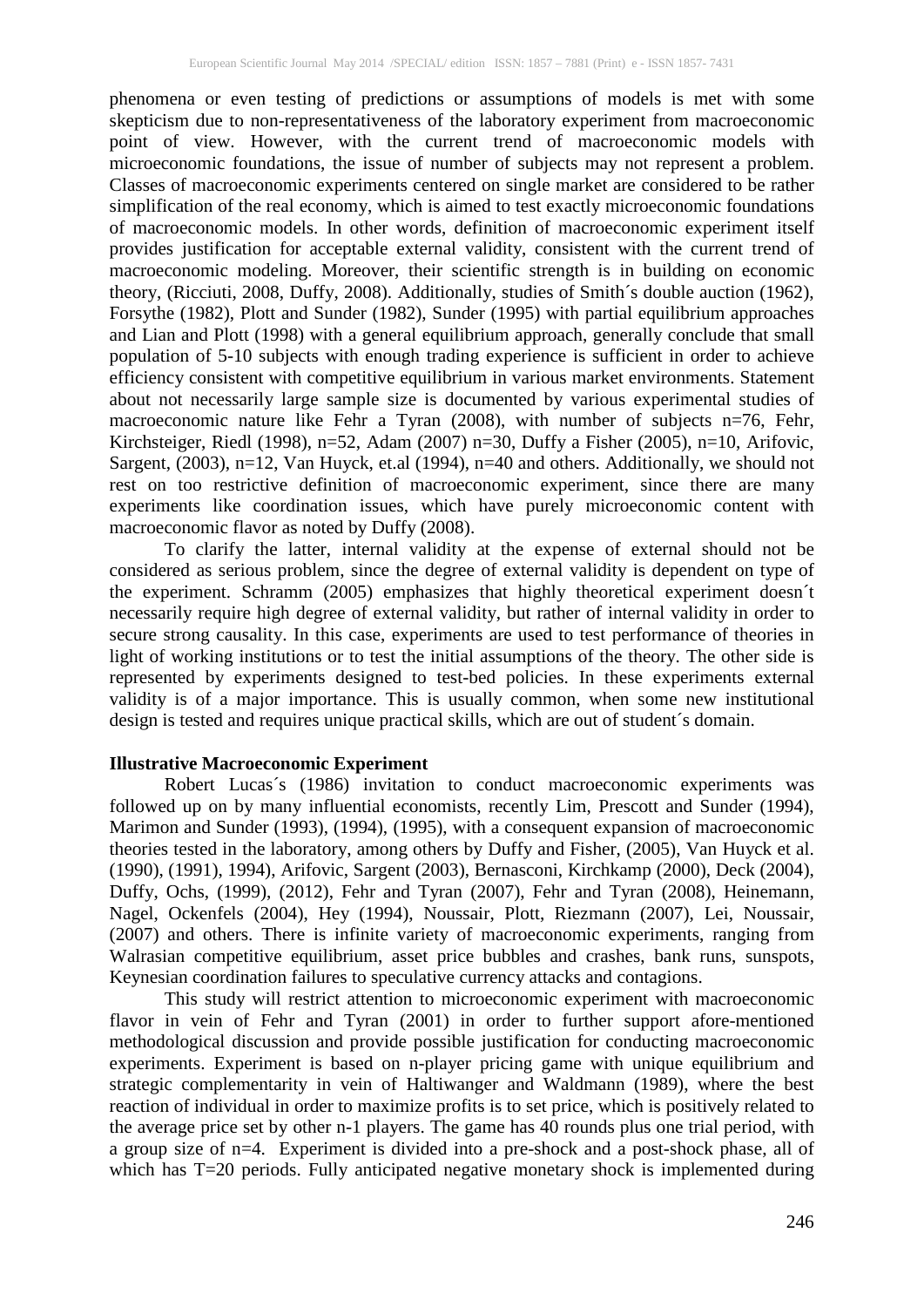the game, which is common knowledge to participants, (reduction of money supply from  $M_0=42$  to  $M_1=14$ ). Treatment groups received payoff functions, which provide them with information about their pricing strategy. Pay-offs of participants are expressed either in nominal or real terms. In order for subject to decide correctly about the price of his product (price lies between 1 and 30) in the nominal environment, he needs to re-count nominal payoff into the real pay-off. The nominal pay off is given by  $P_{-i}$ .  $\pi_{i}$ . In order to compute real payoff, subjects have to divide their nominal payoffs  $P_{i}$ .  $\pi_{i}$  by  $P_{i}$ .

The real pay-off of subject i is given in Fehr, Tyran (2001) by:  $\pi_i = \pi_i (P_i, P_{-i}, M)$  i=1,.... n

where  $P_i$  stands for nominal price,  $P_{i}$  is the average price of the other n-1 group members, and M is nominal shock variable. Subjects are informed about payoffs of other subjects in the group, since x and y types players are present in nominal treatment. The need to recount nominal pay-off into real pay-off is a cognitively challenging task, which is the main barrier to optimal behaviour. This experiment aimed to test the ability of subjects in the economy to adjust to the equilibrium after full anticipated negative monetary shock depending on whether they face nominal or real environment. Results of Fehr and Tyran show that subjects, which have to face money illusion in form of nominal pay-offs adjust in much slower way in line with strategic complementarity. In other words, subjects (despite their rationality) have tendency to set prices close to the pre-shock price, consistently with development of the average price of n-1 players if only few players in reality suffer from money illusion. This proved that money illusion is persistent phenomenon, causing substantial nominal rigidities. Consequently, implications are derived for the economy at the aggregate level, strengthening thereby New Keynesian predictions. In line with previous methodological discussion, question arises, whether it is possible to derive implications from such laboratory experiment at the aggregate level. Based on afore-mentioned methodological discussion, the following comments are worth mentioning with regards to laboratory experiment used for our illustrative purposes.

Firstly, one dimension concerns the well discussed number of subjects under scrutiny due to the belief that it is difficult to approximate macroeconomic world through a laboratory experiment with a small number of subjects. However, this macroeconomic experiment rests on micro-foundations in line with assumptions of New Keynesian economics built in experimental design. Figure 2 demonstrates more closely derivation of the aggregate level effects from individual behavior.

Wrong expectations of agent j about action of i Strategic environment Correct expectations of agent i about action of j Nominal economic environment Goals of individual j economic Real economic environment Goals of individual i Incentives Incentives | Actions of individual j Actions of individual i Aggregate outcomes

Figure 2: From individual effects to the aggregate effects

Source: Tyran, (1999).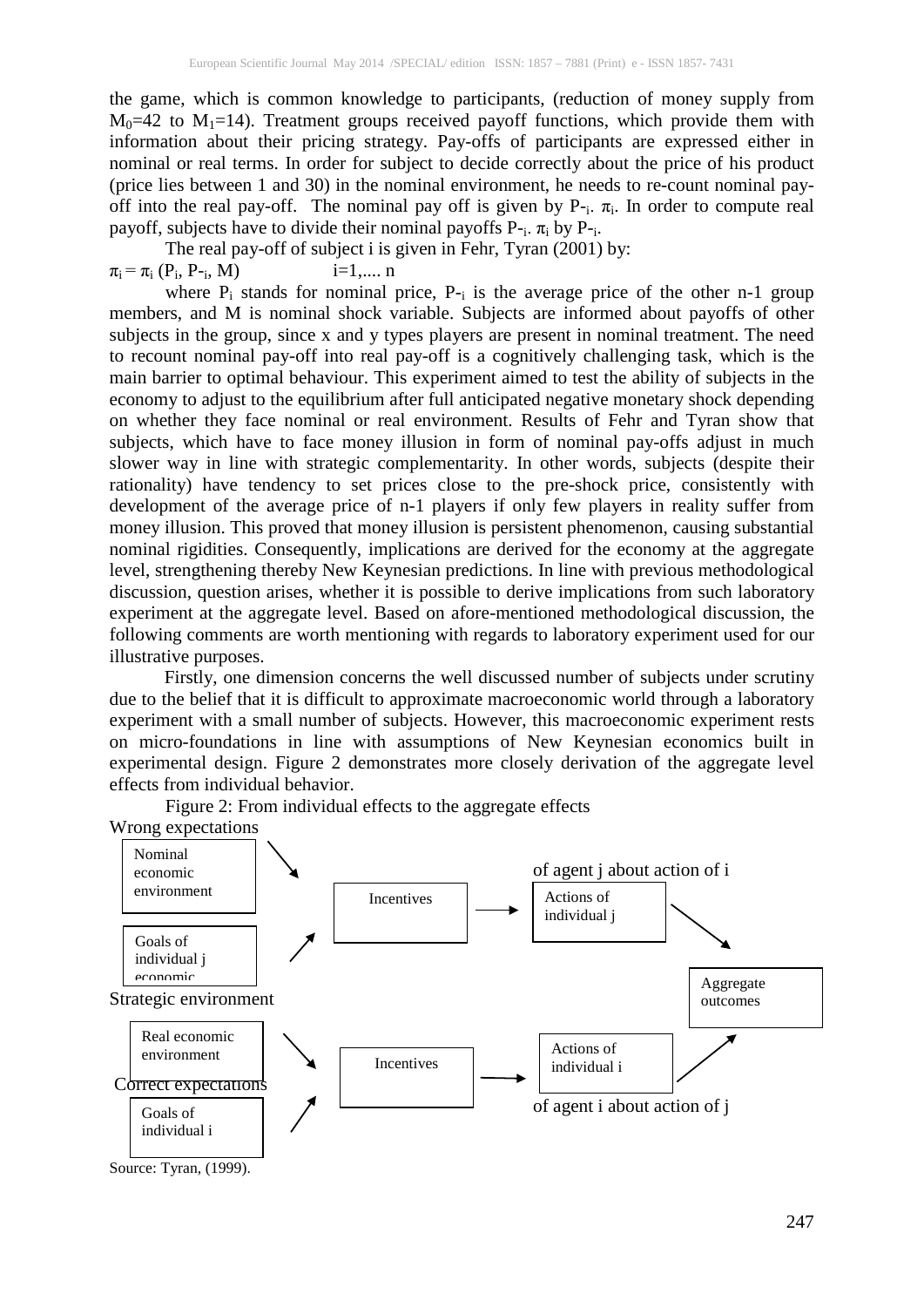Microeconomic foundations of experiment are initially based on artificial economy with strategic complementarity, where pricing behavior of individuals is tested after the shock. Figure 2 shows that decision-making of individuals is tested in two different environments, based either on nominal or real pay-offs. Subjects j are expected to form wrong expectations about behavior of the other players i in an environment of nominal pay-offs. This is given by individual money illusion. Additionally this movement in wrong direction is multiplied since nominally confused individuals are followed even by rational subjects in an environment described by strategic complementarity. According to Fehr and Tyran (2001), these multiplied effects of individual money illusion are called indirect effects of money illusion. On the other hand, the control group in real environment is expected to form correct expectations about actions of j. Experimental results in this study proved the presence of strong indirect effects of money illusion, which are associated with nominal rigidities. This proof strengthens even more microeconomic foundations of New Keynesian theory and is additional reason for slow adjustment at the aggregate level, (others are imperfect information, implicit contracts, etc.). This is shown further in diagram, where actions of individuals are followed by aggregate outcomes. As a result the sample size need not be the relevant issue, as already suggested above and conclusion about nominal rigidities might be generalized at the aggregate level. Moreover, as emphasized by Duffy (2008), evidence from many auction experiments since Smith (1962) suggests that equilibration to competitive equilibrium occurs reliably with just a few individuals on supply or demand side market, so a large number of subjects need not be a necessary condition.

Secondly, this experiment enables the collection of a type of data less directly observed in the field and even of better quality in terms of causation as suggested by Duffy (2008). For instance, the examination of expectation formation after the shock is valuable output, which cannot be obtained otherwise. Additionally, it is extremely difficult to collect individual information sets regarding the actual price in the pre-shock and the post-shock phase in the field, needed for comparison with ideal equilibrium prices to identify nominal inertia, (Tyran 1999). Also identification whether the monetary shock is anticipated or not is a serious constraint. The experimental method (as opposed to field data) possesses an immense advantage in its control over the environment and information conditions. This is closely associated with causal relations (and internal validity), which are directly under experimental control, where the frame can be easily set by specification of treatment conditions as emphasized by Fehr and Tyran (2001), (2005). In this case environment of nominal and real pay-offs was created in experimental design. Examined phenomenon is secured by specification of treatment condition with possible elimination of all other factors, which should be constant, (See Table 1 for more details). Experimental group faces environment of nominal pay-offs, which represent the need of subjects to cope with some barrier, i.e. the need to recount nominal pay-off into the real pay-off. On the contrary, control group has to work with an environment of real pay-offs when making decision about the price of production. This does not represent any cognitive barrier and subjects should be pretty comfortable in this environment. When keeping other factors constant, we are able to examine phenomenon of confusion by nominal values by comparing the difference between these two examined groups. Since otherwise equal conditions are secured for both groups with sufficient elimination of all other effects, we may consider causal relation to be strong enough. This method "allows a dramatic reduction in the number of auxiliary hypotheses involved in examining a primary hypothesis", thereby reducing Duhem-Quine problem as emphasized by Davis and Holt (1993, p.16).

Table 1: Treatment Conditions

|                    | reatment        | Other factors |
|--------------------|-----------------|---------------|
| Experimental Group | Nominal pay-off | .`onstant     |
| Control Group      | Real pay-off    | .`onstant     |

Source: Fehr, Tyran, (2001), Guala (2005).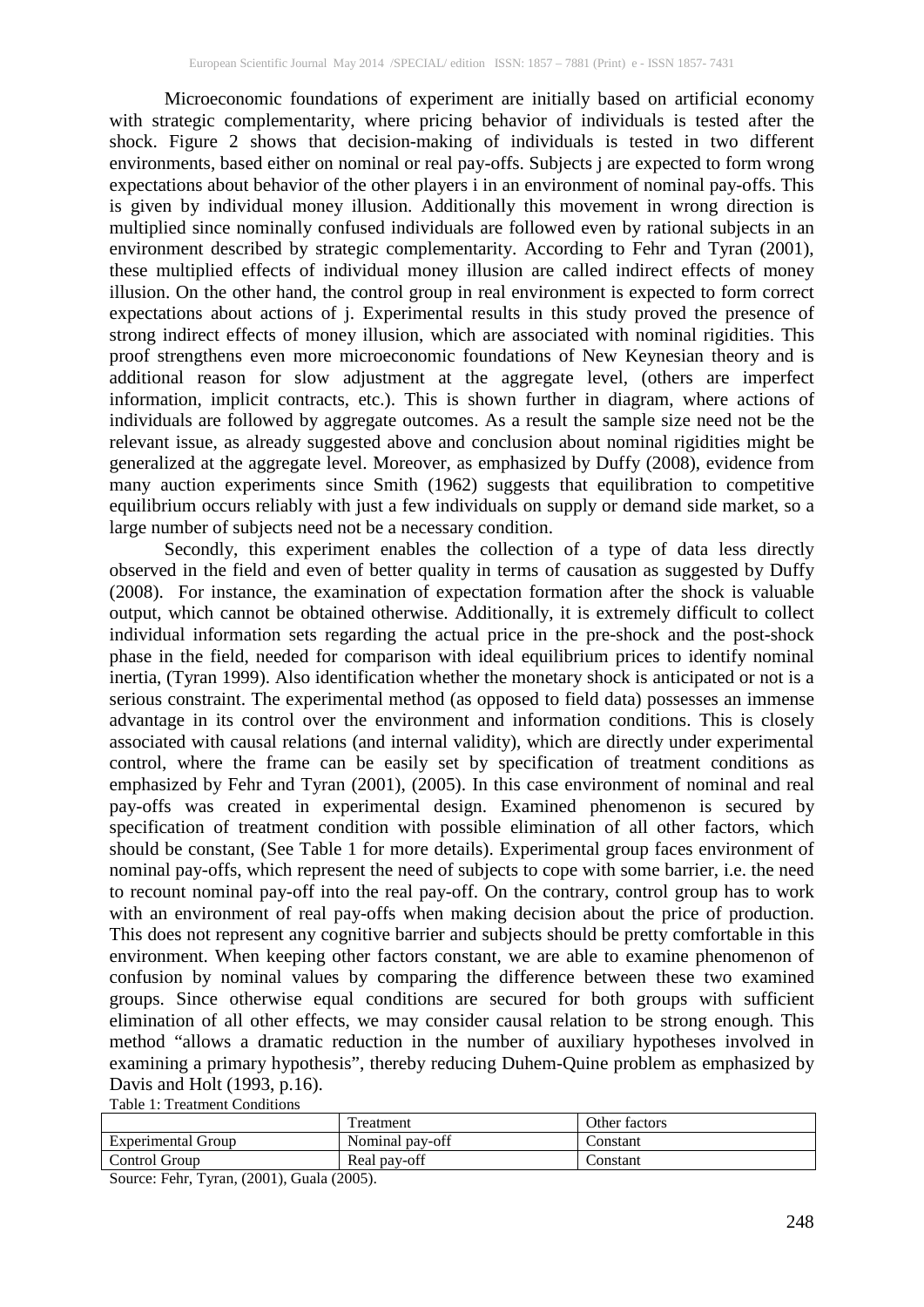Additionally, objections might be raised regarding the external validity of experimental results. However, in the case of the more theoretical character of the experiment examined in this case, there are fewer objections against lower external validity, which is supported also by study of Schramm (2005). In case of these experiments internal validity is predominant.

#### **Conclusion**

Experimental macroeconomics is becoming increasingly popular method used even by well-known economists for evaluation of various economic phenomena. Like every alternative method even this field is under scrutiny of opponents, who point out that validity of experimental outputs might not be satisfactory. This article tried to tackle the most burning methodological issues of experimental macroeconomics. Consequently, illustrative case study follows, which provides further justification for conduct of macroeconomic experiments. Study shows that although economists need to be careful in making generalizations based on the results of an experiment that involves a small number of subjects, still less objection should be made against using experiments in order to test predictions of macroeconomic models based on explicit micro foundations. These experiments might provide guidance for how subjects perceive examined phenomenon with consequent generalization. For instance, in the economy with multiple equilibria it might indicate what equilibrium subjects consider as more relevant. Additionally, experimental data should be understood as a complement to standard econometric analysis of field data if there is no possibility how to gather some specific data or if field data do not possess the character, which is desirable for examination of specific phenomenon. Indeed, experimental data offer possibility, how to secure sufficient internal validity in terms of micro-level causal relationships and exhibit better characteristic in this sense than standard field data. Last but not least, we have to bear in mind in vein of Duffy (2008) that all experimental work should be judged by its findings and not deficiencies, since all empirical methods have their strengths and weaknesses.

#### **References:**

Adam, K. Experimental Evidence on the Persistence of Output and Inflation. Economic Journal 117, pp. 603-636, 2007.

Arifovic, J., Sargent, T.J. Laboratory Experiments with an Expectational Phillips Curve. In D.E. Altig and B.D. Smith, eds., Evolution and Procedures in Central Banking, (Cambridge: Cambridge University Press), pp.23-55, 2003.

Bernasconi, M. and Kirchkamp, O.Why Do Monetary Policies Matter? An Experimental Study of Saving and Inflation in an Overlapping Generations Model. Journal of Monetary Economics 46, 315-343, 2000.

Carlson J.A. The Stability of Experimental Market with a Supply-Response Lag, Southern Economic Journal 33, pp.305-321, 1967.

Cartwright, N. Hunting Causes and Using Them. Cambridge: University of Cambridge Press, 2007.

Davis, D., Holt, C. Experimental Economics, Princeton University Press: Princeton, 1993. dostupné z: http://www.upf.edu/leex/\_pdf/events/BLEESSM11MacroExperiments.pdf

Duffy, J. Monetary Theory in the Laboratory. Federal Reserve Bank of St. Louis Review 80, pp.9-26, 1998.

Duffy, J. Macroeconomics. A Survey of Laboratory Research. Chapter of the Handbook of Experimental Economics,vol.2., lecture, 2011.

Duffy, J. and Ochs, J. Emergence of Money as a Medium of Exchange: An Experimental Study. American Economic Review 89, pp. 847-77, 1999.

Duffy, J. [Macroeconomics: A Survey of](http://ideas.repec.org/p/pit/wpaper/334.html) Laboratory Research. [Working Papers](http://ideas.repec.org/s/pit/wpaper.html) 334, University of Pittsburgh, Department of Economics, 2008.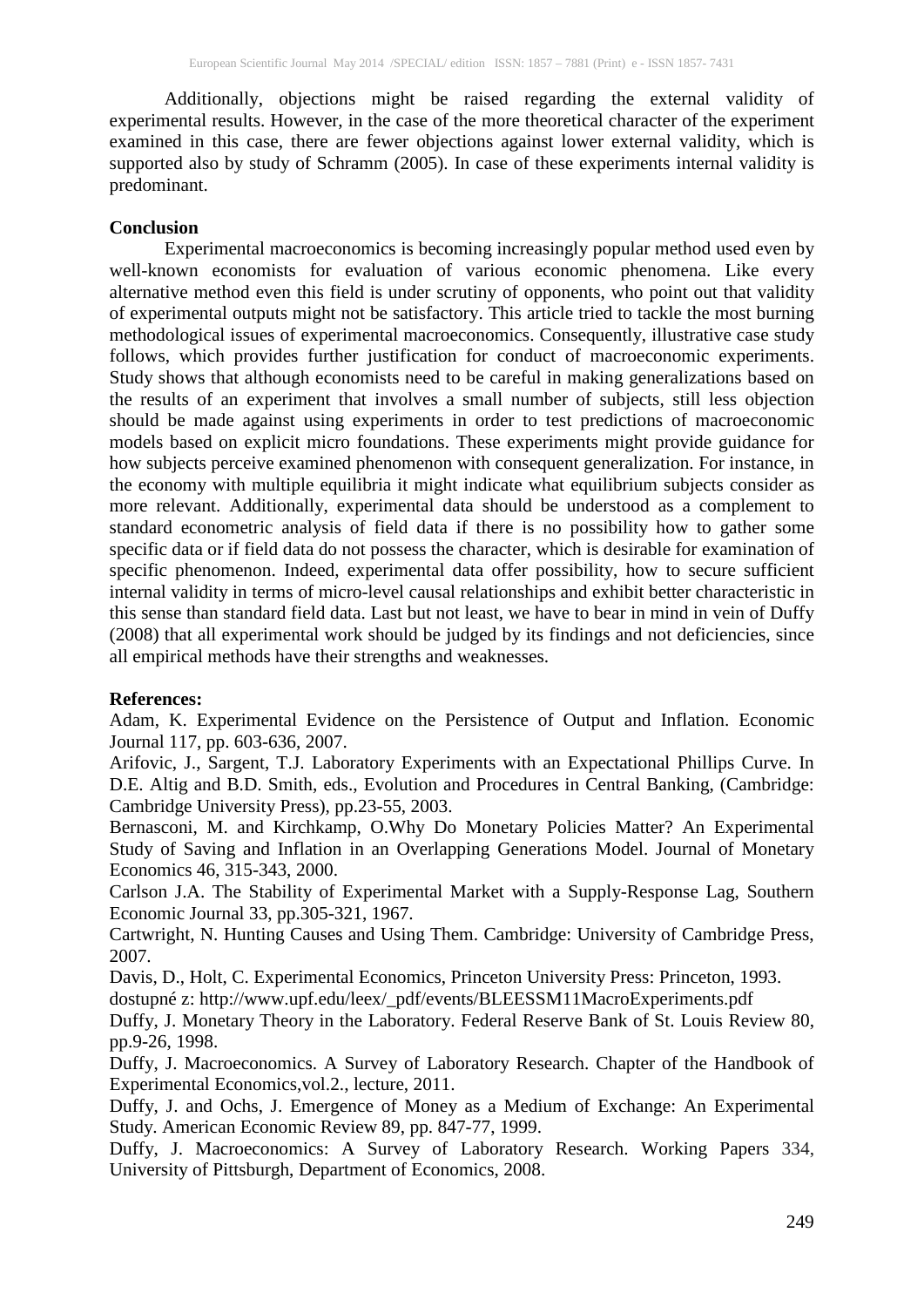Duffy, J., Fisher, E.O´N. Sunspots in the Laboratory, American Economic Review, Vol.95, pp.510-529, 2005.

Duffy,J. and Ochs, J., Equilibrium selection in static and dynamic entry games, Games and Economic Behavior 76, pp. 97–116, 2012.

Fehr, E., Tyran, J. Money Illusion and Coordination Failure. Games and Economic Behavior , Elsevier, vol. 58(2), pp. 246-268, February, 2007.

Fehr, E., Tyran, J. [Limited Rationality and Strategic](http://ideas.repec.org/a/ecm/emetrp/v76y2008i2p353-394.html) Interaction: The Impact of the Strategic [Environment on Nominal](http://ideas.repec.org/a/ecm/emetrp/v76y2008i2p353-394.html) Inertia. [Econometrica](http://ideas.repec.org/s/ecm/emetrp.html) , Econometric Society, vol. 76(2), pp.353- 394, 03, 2008.

Fehr, E.; Kirchsteiger, G.; Riedl, A. Gift Exchange and Reciprocity in Competitive Experimental Markets. European Economic Review, Elsevier, vol.42(1), pp. 1-34, January, 1998.

Fehr, E.; Tyran, J.R. Does Money Illusion Matter? The American Economic Review, Vol. 91 No.5, pp.1239-1262, 2001.

Fehr, E.; Tyran, J.R. Expectations and the Effects of Money Illusion. In: B. Agarwal and A. Vercelli (Eds.): Psychology, Rationality and Economic Behavior. Challenging Standard Assumptions. International Economic Association, Ch. 8: pp.155-80, 2005.

Forsythe, R. et.al. Asset Valuation in an Experimental Market. Econometrica 58, pp.537-68, 1982.

Guala F. ed. The Methodology of Experimental Economics. New York: University of Cambridge Press, 2005.

Haltiwanger, J.; Waldman, M. Limited Rationality and Strategic Complements: Implications for Macroeconomics. The Quarterly Journal of Economics, Vol.104, No.3, pp.463-483, 1989.

Heinemann, F., Nagel, R. and P. Ockenfels, P. The Theory of Global Games on Test: Experimental Analysis of Coordination Games with Public and Private Information. Econometrica 72, 1583—1599, 2004.

Hey, J. D. Expectations Formation: Rational or Adaptive or ...? Journal of Economic Behavior and Organization 25, pp. 329-344, 1994.

Lei, V. and Noussair, C.N. Equilibrium Selection in an Experimental Macroeconomy. Southern Economic Journal 74, pp. 448-482, 2007.

Lian, P. and Plott, C.R. General Equilibrium, Markets, Macroeconomics and Money in a Laboratory Experimental Environment. Economic Theory 12, 21-75, 1998.

Lim, S. Prescott, E.C. and Sunder, S. Stationary Solution to the Overlapping Generations Model of Fiat Money: Experimental Evidence. Empirical Economics 19, pp. 255-77, 1994.

Loewenstein, G. Experimental Economics from the Vantage-point of Behavioural Economics. The Economic Journal, 109:F25-F34, 1999.

Lucas, R. E. Jr. Expectations and the Neutrality of Money. Journal of Economic Theory, Vol. 4, No.2, April, pp.103-124, 1972.

Lucas, R.E. Jr. Adaptive Behavior and Economic Theory. Journal of Business 59, pp. 401- 426, 1986.

Marimon, R. and Sunder, S. Indeterminacy of Equilibria in a Hyperinflationary World: Experimental Evidence. Econometrica 61, pp. 1073-1107, 1993.

Marimon, R. and Sunder, S. Expectations and Learning under Alternative Monetary Regimes: An Experimental Approach. Economic Theory 4, pp. 131-62, 1994.

Marimon, R., and Sunder, S. Does a Constant Money Growth Rule Help Stabilize Inflation? Carnegie-Rochester Conference Series on Public Policy 43, pp. 111-156, 1995.

Noussair, C.N., Plott, C.R. and Riezman, R.G. The Principles of Exchange Rate Determination in an International Financial Experiment. Journal of Political Economy 105, pp. 822-61, 1997.

Noussair, Charles. Macroeconomic Experiments. Lectures, Tilburg University, 2012, Available at: http://www.upf.edu/leex/\_pdf/events/bleess12\_courses/macro\_experimentsII.pdf